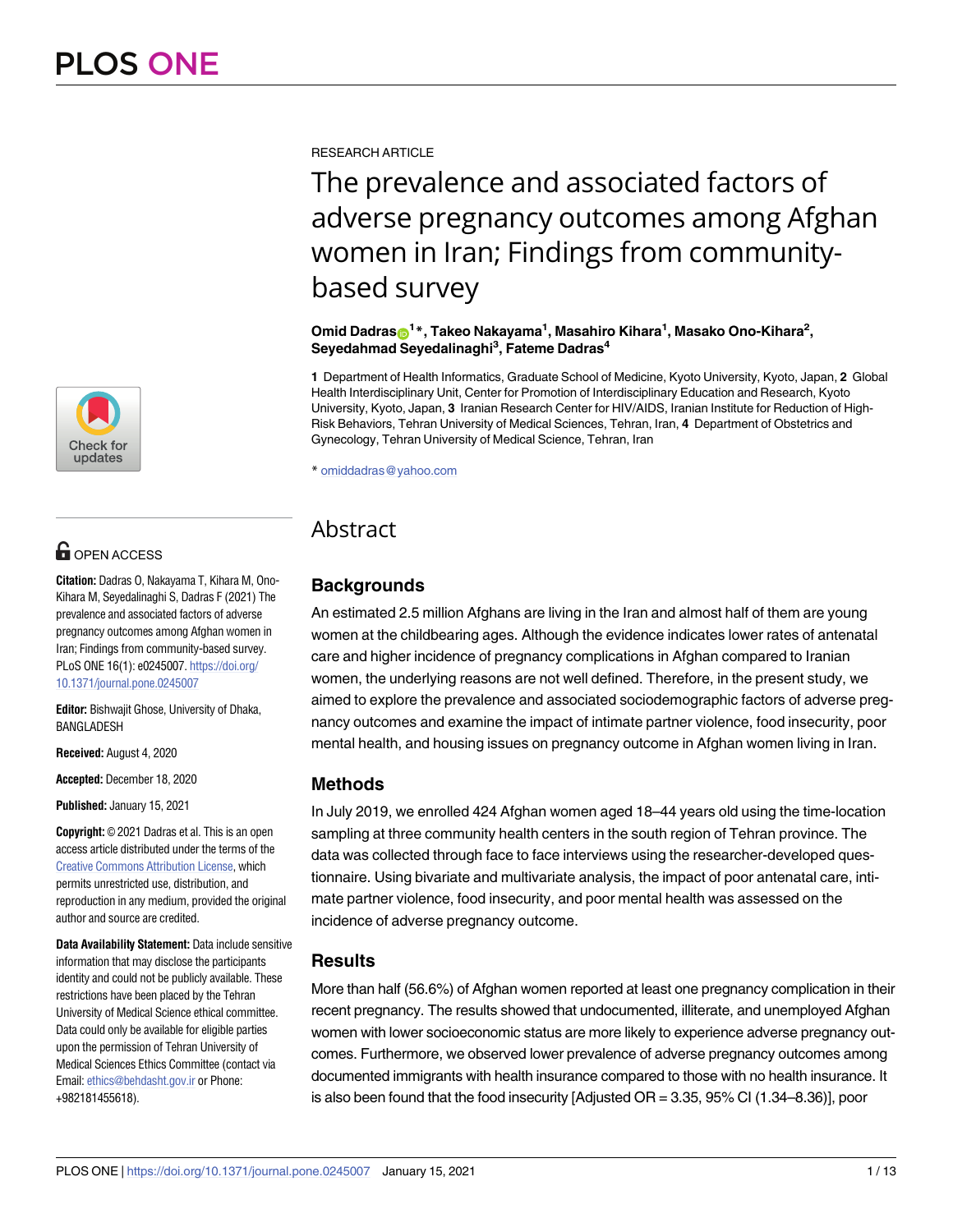<span id="page-1-0"></span>**Funding:** No. The authors received no specific funding for this work.

**Competing interests:** The authors have declared that no competing interests exist.

antenatal care [Adjusted OR = 10.50, 95% CI (5.40–20.39)], intimate partner violence [Adjusted OR = 2.72, 95% CI (1.10–6.77)], and poor mental health [Adjusted OR = 4.77, 95% CI (2.54–8.94)] could adversely impact the pregnancy outcome and we observed higher incidence of adverse outcomes among those suffering from these situations.

#### **Conclusion**

To our knowledge, this is the first study that explored the prevalence and associated factors of adverse pregnancy outcomes and the impact of intimate partner violence, food insecurity, poor mental health on pregnancy outcome among Afghan women in Iran. Enhancing the psychosocial support and empowering Afghan women through expanding the social network and safety net should be a priority for the central government and international parties. Psychological counseling should be incorporated into routine maternity care for Afghan refugees. Access to free antenatal care is a right for all Afghan women and it should be facilitated by universal health insurance for all Afghans regardless of their legal status.

# **Introduction**

Afghans are the second-largest refugee population after Syrians worldwide [\[1](#page-10-0)]. During the last decades, Iran has been one of the countries that received a large number of Afghan immigrants and refugees in the Middle East [\[2\]](#page-10-0). Afghans account for 96% of registered refugees in Iran, comprising 3% (approximately 2.5 million) of the total Iran population [\[3\]](#page-10-0). Less than half of this population are women; however, the majority of them are young, and at the childbearing ages [\[4\]](#page-10-0). Refugees are one of the most vulnerable population in the host country. The feeling of abandonment and isolation in the host society could endanger their physical and mental health. They may also experience multiple discriminations, violence, or exploitation which may impair their mental and physical health [[3](#page-10-0)]. In Iran, Afghan population include immigrants and refugees who either have valid documents or enter the country illegally from east border; therefore, instead of using refugee or immigrant, we used documented or undocumented immigrants in this paper.

In Iran, Afghan women are commonly subjected to several hostile encounters such as intimate partner violence, limited access to maternity care, and financial and housing struggles [\[5,6](#page-10-0)]. These issues are more likely to be seen among those of younger age and lower education or socioeconomic status [\[7](#page-10-0)] and could adversely affect the health of mother and offspring in women of fertile ages during pregnancy [\[8](#page-10-0)]. A growing body of evidence documented lower access to maternity care and consequently higher occurrence of adverse pregnancy outcomes among immigrant and refugee women in different countries [[8](#page-10-0)–[10](#page-10-0)]. Financial constraints, inadequate health literacy, costly care, and lack of health insurance are some of the obstacles in receiving effective and adequate maternity care among Afghan women in Iran [[6](#page-10-0),[8](#page-10-0),[11](#page-11-0)]. Despite the abundance of evidence indicating the low access of Afghan women to maternity care in Iran, the impact of such low access on the pregnancy outcome is still unclear.

Several notable factors have been associated with poor reproductive health outcomes among Afghan women in Iran. Intimate partner violence (IPV) has been linked to poor reproductive health outcomes such as unwanted pregnancy and lower uptake of modern contraceptive methods among Afghan women; however, the possible impact on pregnancy outcome was not characterized in previous studies [\[5](#page-10-0)]. A study in Iran indicated high prevalence of IPV among Afghans (79.8%). It is almost five times higher than the reported number in Iranian women (14.1%) [\[12\]](#page-11-0). Food insecurity is also a very important determinant of health outcomes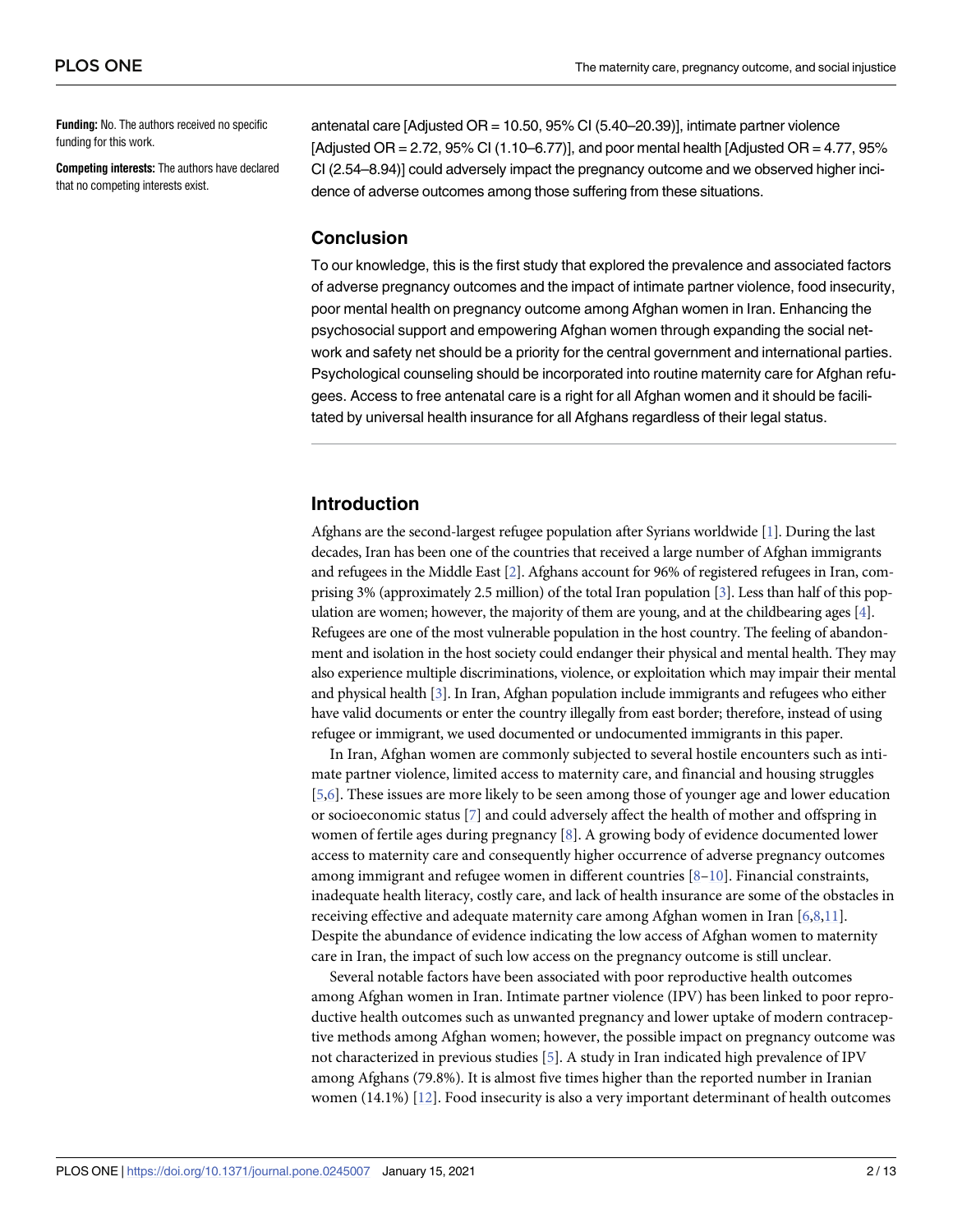<span id="page-2-0"></span>in an expectant mother [\[13,14](#page-11-0)]. Moderate to severe food insecurity has been documented in approximately 60% of Afghan households in Iran [\[15\]](#page-11-0), this could lead to adverse pregnancy outcomes in Afghan women suffering from lack of adequate nutrients and vitamins and may harm the health of the new borne [\[13](#page-11-0)]. The poorer mental health has also been linked to the higher incidence of adverse pregnancy outcomes such as low birth weight or preterm birth in several studies  $[16,17]$  $[16,17]$ ; however, the evidence is missing in specific ethnic groups such as Afghans. It is important to define the impact of IPV, food insecurity, and poor mental health on pregnancy outcome, especially among vulnerable populations such as Afghan refugee women, to prevent adverse pregnancy outcomes.

Although the current evidence indicates a higher prevalence of adverse pregnancy outcomes among Afghan women compared to Iranian women  $[6,8]$  $[6,8]$ , there is a gap in knowledge regarding the determinants and associated factors of such outcomes among Afghan women living in Iran. Therefore, in the present study, we explored the associated sociodemographic factors and the potential impact of intimate partner violence, poor mental health, food insecurity, and housing issues on pregnancy outcomes among Afghan women in Iran.

# **Methods**

#### **Study setting**

We carried out a cross-sectional study among Afghan women living in Iran from June 2019 to August 2019. The study setting was decided by consensus between experts at Tehran University of Medical Sciences and Iran Ministry of Health. The south region of Tehran where the highest number of Afghan nationals are currently living was selected as the study setting. This region, so-called Share-Rey is located in the south-east part of Tehran province. There are 15 urban community health centers in this region in which primary health care including antenatal care is provided.

#### **Sample size**

Based on the literature review [[16](#page-11-0)], with the conservative assumption of dependent variable prevalence not to be less than 50%, the confidence level of 95%, a relative precision of 5% points on each side, and a response rate of 90%, the sample size was calculated 424. The response rate was 100% and we had no dropout or withdrawal during the study.

# **Sampling method**

Afghan population, particularly the undocumented ones, are really hard to reach in Iran. Therefore, applying the time-location sampling (TLS) method. TLS is a method for sampling the hard-to-reach population in places and at times where they congregate rather than where they live [[17](#page-11-0)]. Following the TLS sampling procedure, in the beginning, the common places and times that Afghan females visit to receive maternity care were identified. Through a primary field investigation, we realized that the urban community health centers are the most popular places for Afghan women to visit for maternity care and morning time is the usual time of visit. Therefore, we identified all the community health centers in Shahre-Rey (15 centers) and selected three centers with the highest number of Afghan visitors. We visited these centers in the morning time during the working days of four consecutive weeks in July 2019. A sample of 424 Afghan women, who met the eligibility criteria and consent to participate, were recruited proportionately to the size of the Afghan population visiting the corresponding community health center.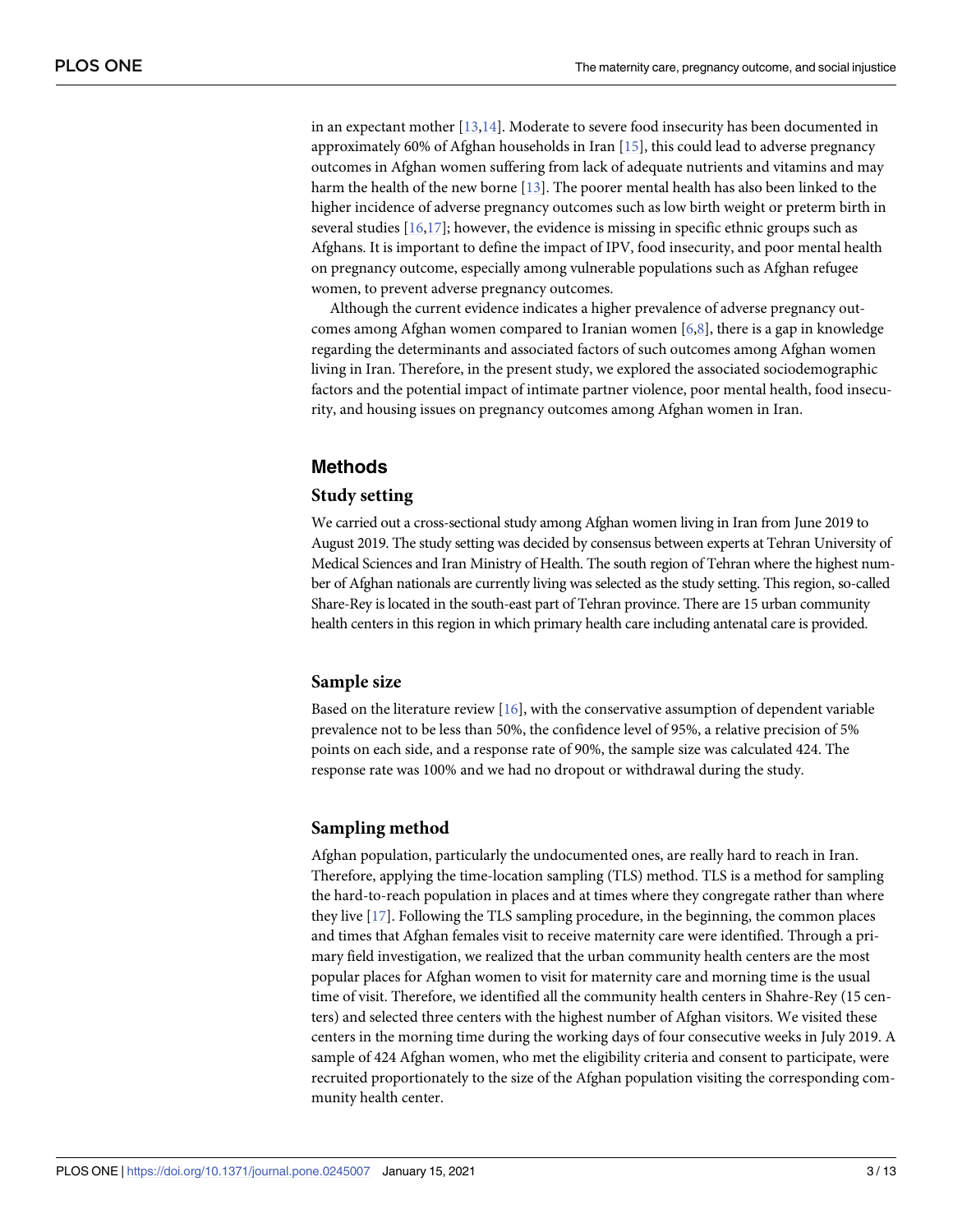# <span id="page-3-0"></span>**Inclusion and exclusion criteria**

The eligibility criteria were being an Afghan national, aged 18–49 years, given birth or being pregnant during the year before the interview, and lived in Iran at least a year and during the time of pregnancy. We excluded those with physical disabilities that affect their access to maternity care, those who visited or stayed in Afghanistan during their pregnancy, those who suffer from infertility, and those who did not consent to participate.

#### **Instrument and variables**

The questionnaire (S1 [File](#page-9-0)) of the present study was developed based on a comprehensive literature review and consulting the experts at Kyoto University and Tehran University of Medical Sciences. The questionnaire collected the data on participants' sociodemographic characteristics including the age, education, employment, family income (<4million vs  $\geq$ 4million-Iranian Toman), legal status (documented vs undocumented), length of stay (*<*5 years vs �5 years), parity, husband employment, and education. It also contained questions asking about the intimate partner violence (ever been physically, emotionally, or sexually abused during the recent pregnancy) poor mental health (feeling down, depressed, or hopeless), housing issues (housing issues such as unaffordability, lack of appropriate furniture, home insecurity in last year), food insecurity (missing a meal, while hungry, due to not enough food/no money to buy during last month), and the number of antenatal care (ANC) visits. The optimal number of ANC was  $\geq$  8 visits during pregnancy based on the WHO recommendation (2016) [[18](#page-11-0)]. The adverse pregnancy outcomes included preterm labor, abortion, stillbirth, eclampsia/preeclampsia, early rupture of membrane, gestational hypertension, gestational diabetes, intrapartum Hemorrhage, infections, or any of the above-complications.

### **Data collection**

A pilot study, including 12 participants was performed before the main study to assess the questionnaire comprehensibility and appropriateness and to ensure that the questions were well defined, clearly understood, and presented consistently. The interview session took place at a separate room in the community health center where only the interviewer and interviewee were present. The interviewers were three Afghan graduate midwifery female students at Tehran University of Medical Sciences. The participants were approached by the interviewers during the visit to the community health center. A brief introduction to the study and its objectives was provided for each participant before the interview. Given verbal consent, the woman was entered the study and written consent was obtained before the interview. Data were collected in the questionnaire through face-to-face interview in a separate room at the community health center in which only the interviewer and the participants were present. Interviews were conducted in the Persian language and each lasted approximately 15 minutes. At the end of the interview, the women's concern regarding the adverse pregnancy outcomes and how to prevent them were addressed by the interviewers.

#### **Data analysis**

The distribution of sociodemographic characteristics and the prevalence of adverse pregnancy outcomes, poor ANC, intimate partner violence, poor mental health, housing issues, and food insecurity were reported using descriptive statistics (Tables [1](#page-4-0) and [2](#page-5-0)). The association between sociodemographic factors, poor ANC, intimate partner violence, poor mental health, housing issues, and food insecurity with adverse pregnancy outcomes were assessed using the chisquare test and reporting the crude odds ratios (Tables [3](#page-5-0) and [4\)](#page-6-0). Subsequently, the adjusted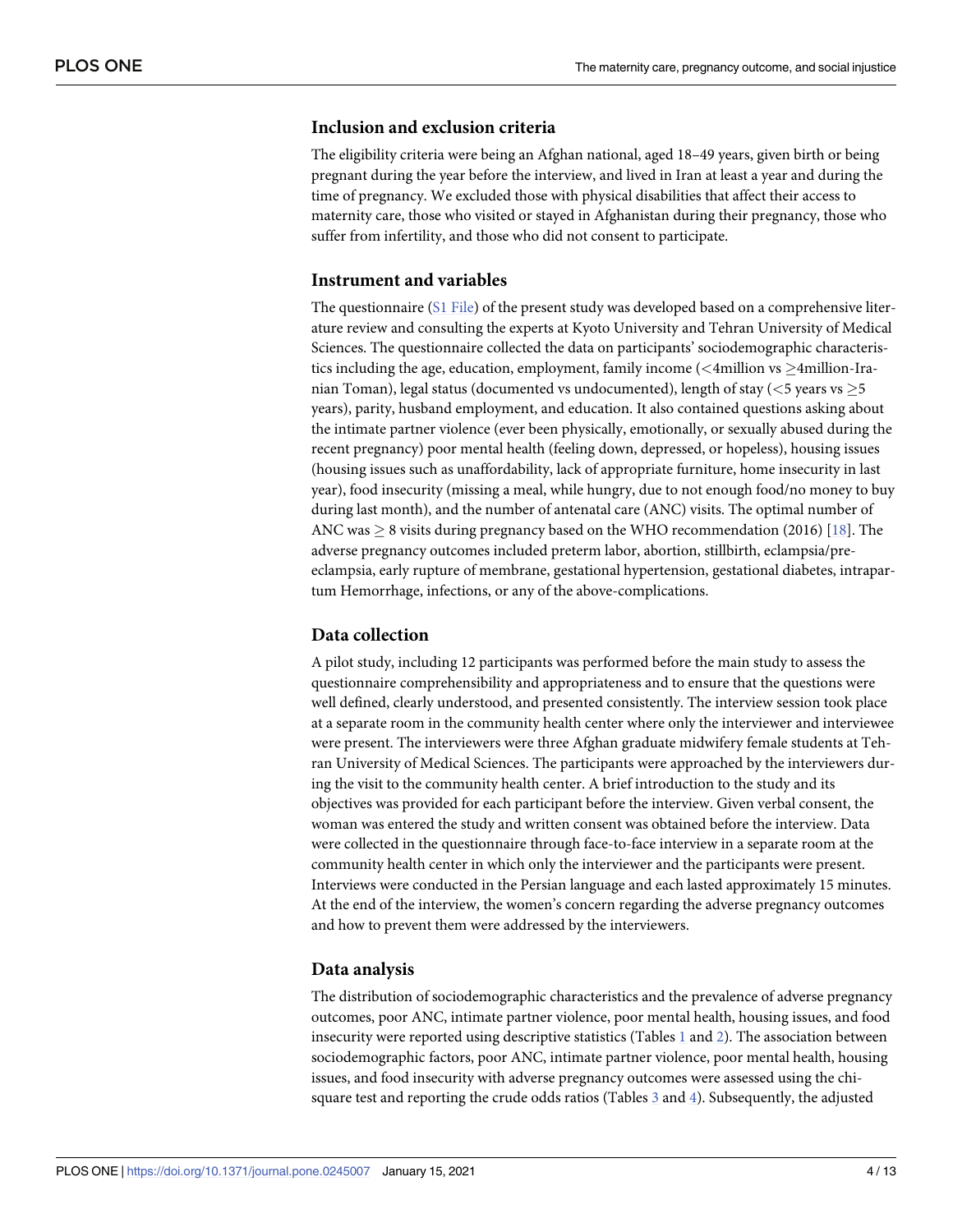|                                    |                                                                                           | n(%)                    |
|------------------------------------|-------------------------------------------------------------------------------------------|-------------------------|
| Age group (year)                   | $18 - 24$                                                                                 | 131<br>(30.9)           |
|                                    | $25 - 34$                                                                                 | 188<br>(44.3)           |
|                                    | $35 - 44$                                                                                 | 105                     |
| Education                          | Illiterate                                                                                | (24.8)<br>160           |
|                                    | Literate                                                                                  | (37.7)<br>264           |
| Employment                         | Employed                                                                                  | (62.3)<br>216           |
|                                    | Unemployed                                                                                | (50.9)<br>208<br>(49.1) |
| Parity                             | $\mathbf{1}$                                                                              | 80 (18.9)               |
|                                    | $2 - 4$                                                                                   | 240<br>(56.6)           |
|                                    | $\geq 5$                                                                                  | 104<br>(24.5)           |
| Husband education                  | Illiterate                                                                                | 159<br>(37.5)           |
|                                    | Literate                                                                                  | 265<br>(62.5)           |
| Husband employment                 | Employed                                                                                  | 416<br>(98.1)           |
|                                    | Unemployed                                                                                | 8(1.9)                  |
| Family income (Iranian<br>Toman)   | $<$ 4 million                                                                             | 224<br>(52.8)           |
|                                    | $>4$ million                                                                              | 200<br>(47.2)           |
| Length of stay in Iran             | $<$ 5 years                                                                               | 192<br>(45.3)           |
|                                    | $\geq$ 5 year                                                                             | 232<br>(54.7)           |
| Legal status                       | Undocumented                                                                              | 160<br>(37.7)           |
|                                    | Documented                                                                                | 264<br>(62.3)           |
| Insurance*                         | No insurance                                                                              | 144<br>(54.5)           |
|                                    | Has insurance                                                                             | 120<br>(45.5)           |
| Poor ANC                           | Less than 8 antenatal visits                                                              | 272<br>(64.2)           |
| Intimate partner violence<br>(IPV) | Ever been physically, emotionally, or sexually abused during the recent<br>pregnancy      | 65 (15.3)               |
| Poor mental health                 | Feeling down, depressed, or hopeless within last year                                     | 264<br>(62.3)           |
| Housing issues                     | Housing issues in last year                                                               | 88(20.8)                |
| Food insecurity                    | Missing a meal, while hungry, due to not enough food/no money to buy<br>during last month | 61(14.4)                |
| Total                              |                                                                                           | 424<br>(100)            |
|                                    |                                                                                           |                         |

<span id="page-4-0"></span>

|  |  |  | Table 1. The distribution of the participant's characteristics $(n = 424)$ . |  |  |
|--|--|--|------------------------------------------------------------------------------|--|--|
|--|--|--|------------------------------------------------------------------------------|--|--|

 $*$  Only included the documented immigrant (n = 264).

<https://doi.org/10.1371/journal.pone.0245007.t001>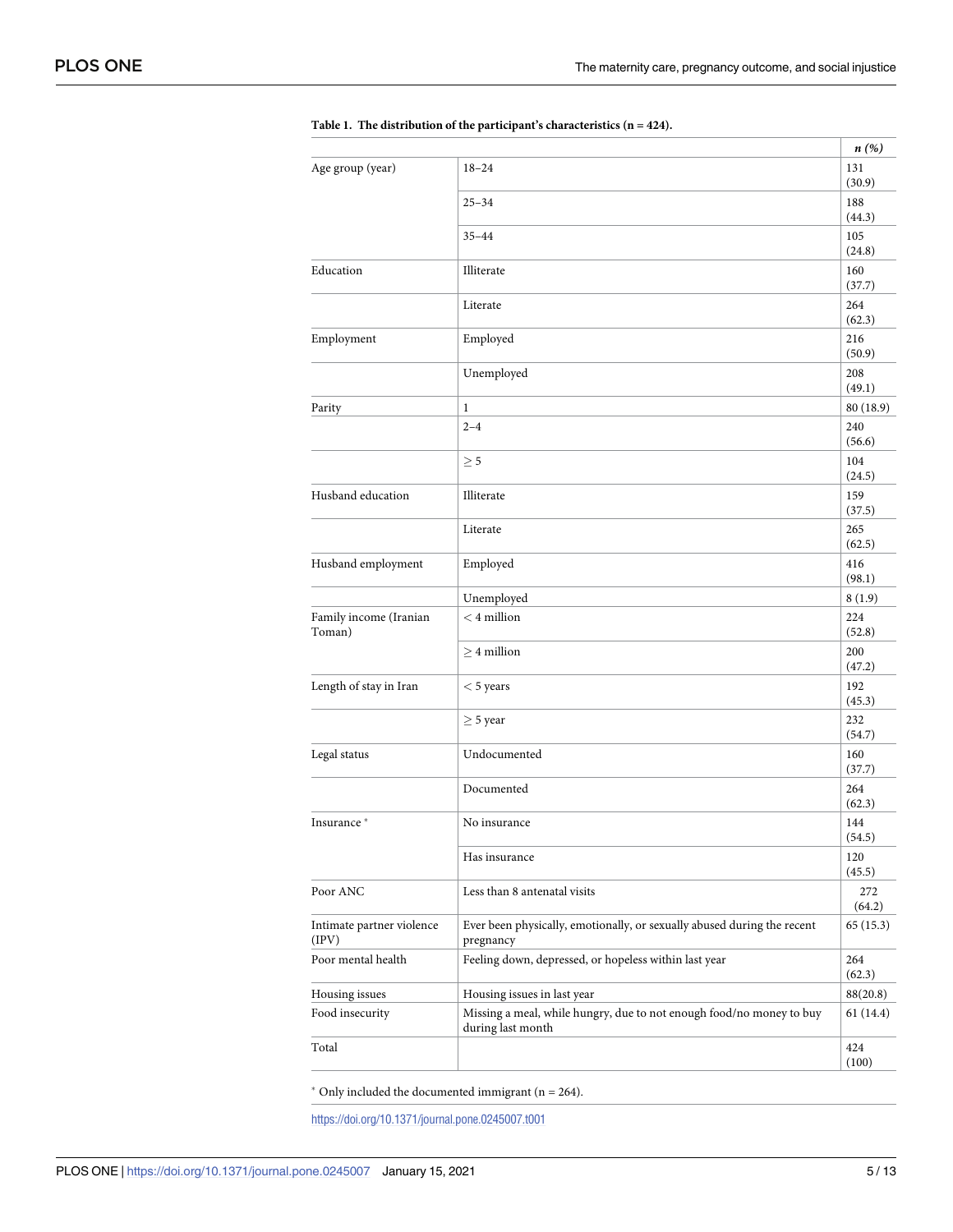|                            | n(%)      |
|----------------------------|-----------|
| Preterm Labor              | 88 (20.8) |
| Abortion                   | 24(5.7)   |
| Stillbirth                 | 32(7.5)   |
| Eclampsia/pre-eclampsia    | 16(3.8)   |
| Early rupture of membrane  | 48(11.3)  |
| Gestational hypertension   | 64(15.1)  |
| Gestational diabetes       | 56(13.2)  |
| Intrapartum Hemorrhage     | 54 (12.7) |
| Infections                 | 168(39.6) |
| Any of above-complications | 250(56.6) |

<span id="page-5-0"></span>[Table](#page-3-0) 2. The prevalence of the adverse outcome in the recent pregnancy in the study population  $(n = 424)$ .

<https://doi.org/10.1371/journal.pone.0245007.t002>

odds ratios were calculated using logistic models to account for the potential confounding effects of sociodemographic factors (Tables 3 and [4\)](#page-6-0). The STATA software version 14 was used for data analysis. P-value less than 0.05 was determined as the significant statistical level.

#### **Ethics approval and consent to participate**

The protocol of the present study was reviewed and approved by the Institutional Review Board (IRB) of both Graduate School of Medicine, Kyoto University (Ethic code: R1836), and Tehran University of Medical Science (Ethic code: 1397.945). The objectives of the study,

[Table](#page-3-0) 3. The association of sociodemographic characteristics with adverse pregnancy outcome among Afghan women (n = 424).

|                               |               | <b>OR</b>            | AOR <sup>2</sup>    |
|-------------------------------|---------------|----------------------|---------------------|
| Age group (year)              | $18 - 24$     | Ref                  | Ref                 |
|                               | $25 - 34$     | $1.78(1.13 - 2.80)$  | $0.78(0.38 - 1.61)$ |
|                               | $35 - 44$     | $8.73(4.6 - 16.51)$  | $1.19(0.44 - 3.18)$ |
| Education                     | Literate      | Ref                  | Ref                 |
|                               | Illiterate    | $8.72(5.29 - 14.36)$ | $3.81(1.74 - 8.36)$ |
| Employment                    | Employed      | Ref                  | Ref                 |
|                               | Unemployed    | $2.81(1.89-4.19)$    | $2.43(1.20-4.92)$   |
| Parity                        | 1             | Ref                  | Ref                 |
|                               | $2 - 4$       | $2.67(1.55-4.58)$    | $2.48(1.10-5.56)$   |
|                               | $\geq$ 5      | $12.83(6.27-26.26)$  | $8.22(2.30-29.36)$  |
| Husband education             | Illiterate    | 7.11 (4.39-11.50)    | $1.36(0.73 - 2.54)$ |
|                               | Literate      | Ref                  | Ref                 |
| Family income (Iranian Toman) | $<$ 4 million | $5.33(3.51 - 8.10)$  | $4.23(2.22 - 8.07)$ |
|                               | $>4$ million  | Ref                  | Ref                 |
| Length of stay                | $<$ 5 years   | $1.56(1.05-2.30)$    | $1.62(0.91 - 2.90)$ |
|                               | $\geq$ 5 year | Ref                  | Ref                 |
| Legal status                  | Undocumented  | $3.60(2.34 - 5.55)$  | $4.28(2.13 - 8.57)$ |
|                               | Documented    | Ref                  | Ref                 |
| Insurance <sup>1</sup>        | No insurance  | $8.00(4.54 - 14.09)$ | 21.02 (5.78-77.74)  |
|                               | Has insurance | Ref                  | Ref                 |

 $1$  Only included the documented immigrant (n = 264).

<sup>2</sup> AOR (adjusted odds ratio): Adjusted for other sociodemographic factors including; age, education, employment, parity, husband education, family income, length of stay, legal status.

<https://doi.org/10.1371/journal.pone.0245007.t003>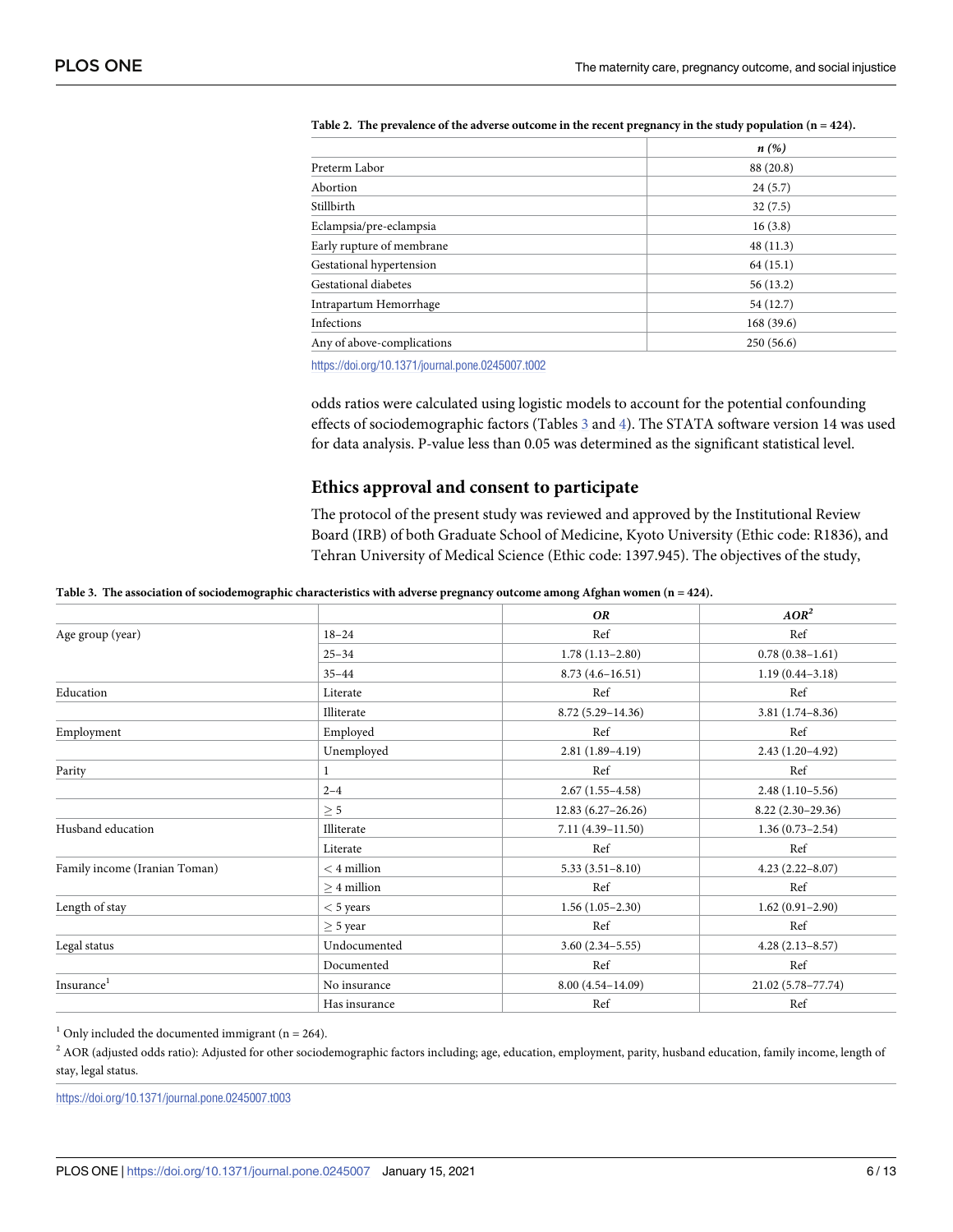|                             |                 | Poor ANC            | <b>IPV</b>               | Poor mental health   | <b>Housing issues</b> | <b>Food security</b>     |
|-----------------------------|-----------------|---------------------|--------------------------|----------------------|-----------------------|--------------------------|
| Any pregnancy complications |                 |                     |                          |                      |                       |                          |
|                             | OR (95% CI)     | 12.19 (7.54–19.69)  | $6.85(3.18-14.76)$       | $9.36(5.95 - 14.78)$ | $11.00(5.16-23.47)$   | $6.24(2.88-13.49)$       |
|                             | Adjusted $OR^*$ | $10.50(5.40-20.39)$ | $\vert$ 2.72 (1.10–6.77) | $4.77(2.54 - 8.94)$  | $1.45(0.48 - 4.42)$   | $\vert$ 3.35 (1.34–8.36) |

<span id="page-6-0"></span>

| Table 4. The impact of domestic violence, poor mental health, housing issues, and food security on pregnancy complications (n = 424). |  |  |
|---------------------------------------------------------------------------------------------------------------------------------------|--|--|
|                                                                                                                                       |  |  |

� Adjusted for possible confounding factors including household income, legal status, mother's age, education, and employment, husband's education.

<https://doi.org/10.1371/journal.pone.0245007.t004>

potential harms, and benefits were explained for all participants and informed written consent was obtained thereafter.

#### **Results**

[Table](#page-4-0) 1 indicates the sociodemographic characteristics of Afghan women in the present study. A total of 424 women aged 18–44 years old enrolled in this study. All the participants who consent to attend the interview completed the study. Almost a third (37.7%) of them were illiterate and half of them were employed. The majority had between 2 to 4 pregnancy experiences. The household income was less than 4 million (Iranian Toman) in approximately half of the women (52.8%). Almost two-thirds (62.3%) of the women were documented immigrants. Amongst documented immigrants, less than half (45.5%) had health insurance. Approximately two-thirds (64.2%) of women reported having equal or more than 8 ANC visits during their recent pregnancy. Sixty-five women (15.3%) reported being physically, emotionally, or sexually abused during their recent pregnancy. More than 60% of Afghan women reported depression symptoms such as feeling down or hopeless during last year. Housing issues were reported by 88 (20.8%) women within last year. Food insecurity was documented among 61 (14.4%) of Afghan women enrolled in this study.

# **Prevalence of pregnancy complications**

The most prevalent obstetrics complication was preterm labor observed in 88 (20.8%) of women in this study. Gestational hypertension (15.1%), gestational diabetes (13.2), intrapartum hemorrhage (12.7%), early rupture of membrane (11.3%), stillbirth (7.5%), and abortion (5.7%) were the other reported obstetric complications. Gynecologic infection was reported by 168 (39.6%) of women. Overall, 250 (56.6%) of participants reported at least one pregnancy complication during their recent pregnancy.

# **The association of sociodemographic factors with adverse pregnancy outcomes**

Although in bivariate analysis, the higher age was associated with more pregnancy complications; adjusting for other variables, diluted this association ([Table](#page-5-0) 3). The illiterate and unemployed women were more likely to experience adverse pregnancy outcomes (AOR = 3.81; 95% CI  $[1.74-8.36]$  and AOR = 2.43; 95% CI  $[1.20-4.92]$ , respectively). The women with higher parity were more likely to experience adverse pregnancy outcome ([Table](#page-5-0) 3). Husband illiteracy was associated with higher risk of adverse outcomes (OR =  $7.11$ ; 95% CI [4.39–11.5]); however, this association melted after adjustment for other sociodemographic factors (AOR = 1.36; 95% CI [0.73–2.54]). Household income appeared to be lower than 4 million/month in women who experienced any adverse pregnancy outcomes (AOR = 4.23; 95% CI [2.22–8.07]). Recent Afghan immigrants (equal or less than 5 years) reported higher pregnancy complications compared to settled ones (more than 5 years), although this association was not significant after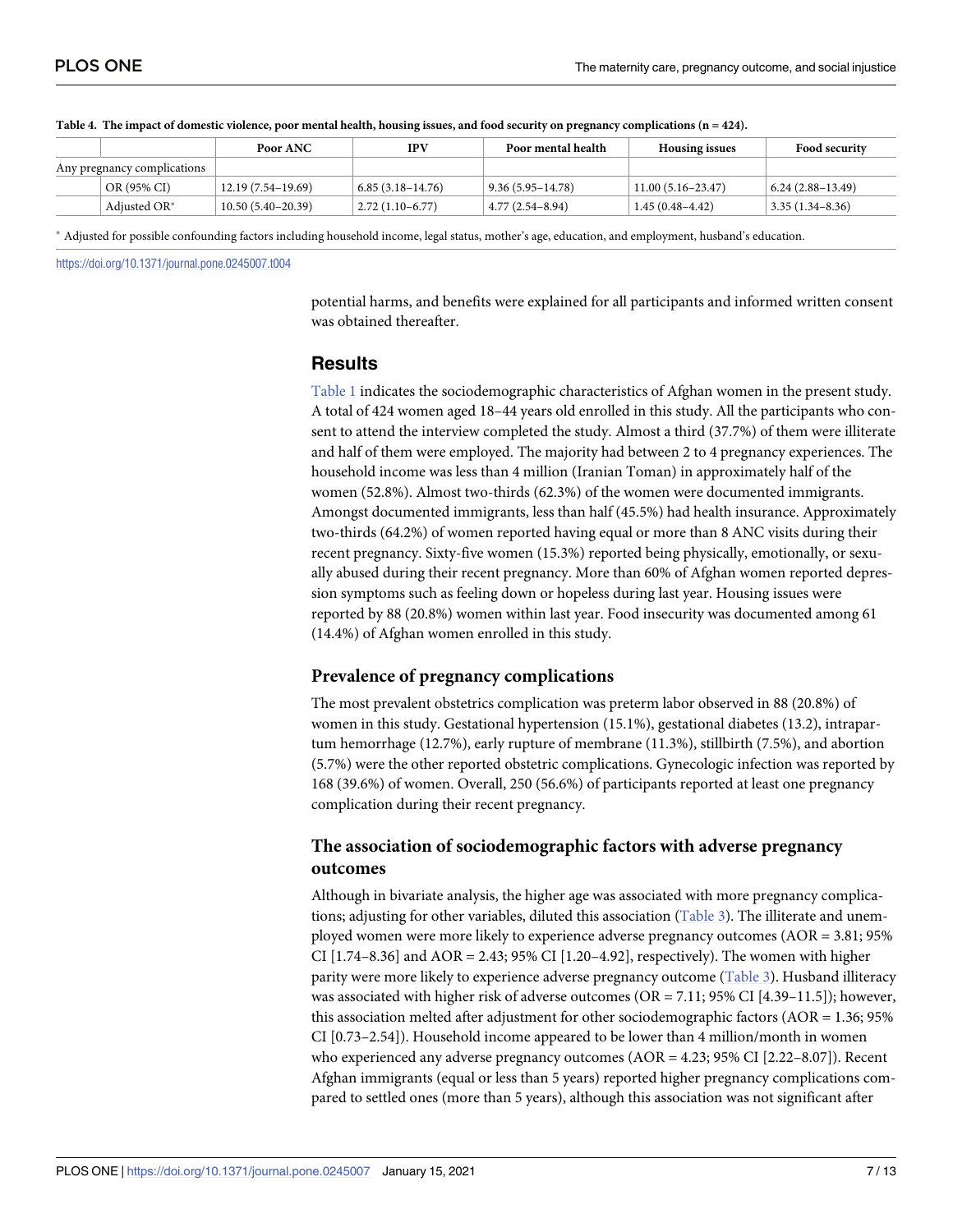<span id="page-7-0"></span>multivariable adjustment (AOR = 1.62; 95% CI [0.91–2.90]). The undocumented immigrants were more likely to experience adverse pregnancy, even after adjustment for other variables (AOR = 4.28; 95% CI [2.13–8.57]). Among documented immigrants, those with no health insurance had higher risk of any adverse pregnancy outcomes, this association almost doubled after adjustment for other sociodemographic variables (OR =  $8.00; 95\%$  CI [ $4.54-14.09$ ] versus AOR = 21.02; 95% CI [5.78–77.74]).

# **The impact of IPV, poor mental health, housing issues, and food security on pregnancy outcome**

As [Table](#page-6-0) 4 indicates, the Afghan women who experienced IPV (physically, emotionally, and sexually) were more likely to experience adverse pregnancy outcomes in both bivariate and multivariate analysis ( $AOR = 2.72$ ; 95% CI [1.10–6.77]). Poor mental health appeared to be associated with higher occurrence of pregnancy complications in Afghan women enrolled in this study  $(AOR = 4.77; 95\% \text{ CI} [2.54–8.94])$ . Although housing issues were more reported in women with higher adverse outcomes  $(AOR = 11.00; 95\% CI [5.16-23.47])$ , this association melted after adjustment for sociodemographic factors (AOR = 1.45; 95% CI [0.48–4.42]). The unavailability of appropriate amounts of food for households appeared to be a significant factor influencing the occurrence of adverse pregnancy outcomes in Afghan women  $(AOR = 3.35; 95\% \text{ CI} [1.34-8.36]).$ 

# **The association between poor ANC and adverse pregnancy outcome**

The inadequate ANC (*<*8 visits) was significantly associated with adverse pregnancy outcomes in both bivariate and multivariate analyses ( $OR = 12.19$ ; 95% CI [7.54–19.69], AOR = 10.50; 95% CI [5.40–20.39].

# **Discussion**

Afghan refugee women are a very vulnerable population in Iran whose health needs have been neglected for decades. A number of reasons have been cited as the obstacles toward adequate health care among them such as financial struggles, health illiteracy, gender inequality, gender-based violence, and lack of autonomy [\[6,8,](#page-10-0)[11\]](#page-11-0). The limited access to health care contributes to the higher incidence of adverse health outcomes, particularly during pregnancy, and could jeopardize the health of the mother and new borne [\[18\]](#page-11-0). In the present study, we estimated the prevalence of adverse pregnancy outcomes and explored the associated sociodemographic factors as well as the impact of poor ANC, poor mental health, IPV, food insecurity, and housing issues on pregnancy outcome in Afghan women living in Iran. More than half of the participants in the present study reported at least one adverse pregnancy outcome in their recent pregnancy. The prevalence of adverse pregnancy outcomes appeared to be higher in Afghan compared to Iranian women (almost two times higher for preterm labor, pre-eclampsia, gestational hypertension, and diabetes)  $[19-21]$ . The results showed that undocumented, illiterate, and unemployed Afghan women with low socioeconomic status are more likely to experience adverse pregnancy outcomes. Furthermore, we observed lower prevalence of adverse pregnancy outcomes among documented immigrants with health insurance. It is also been found that food insecurity, poor ANC, IPV, and poor mental health could adversely impact the pregnancy outcome and we observed higher incidence of adverse outcomes among those suffering from these situations.

For many years, Iran has been a popular destination for a large number of Afghan refugees. The documents from UNHCR indicate that documented Afghan migrants have free access to primary health care similar to Iranian citizens [\[22\]](#page-11-0) and benefit the free public health relevant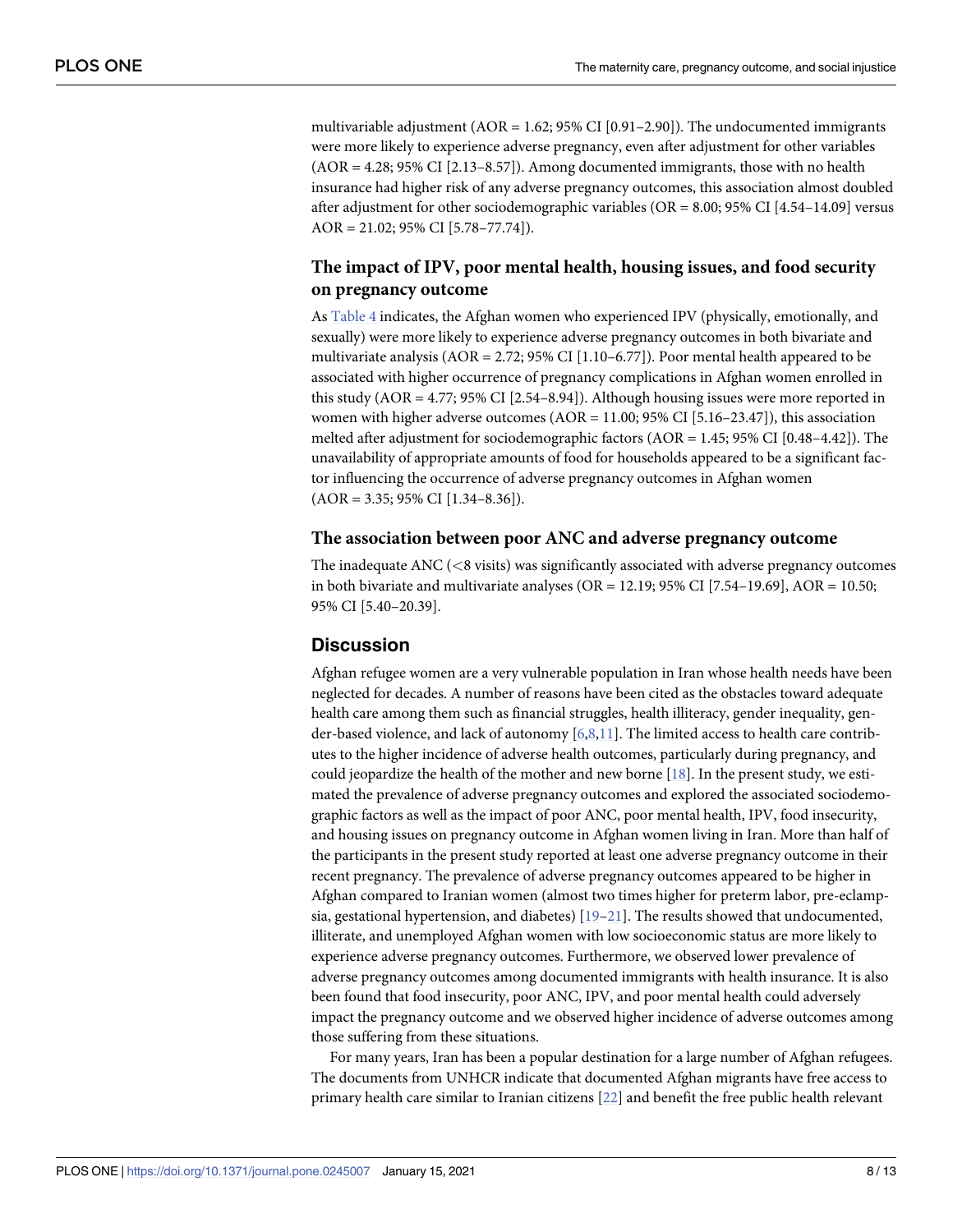<span id="page-8-0"></span>programs such as vaccination and family-planning services. However, there are serious shortcomings in health provision for Afghan women such as lack of access to free ANC on contrary to Iranian women [\[23\]](#page-11-0). Several studies, similar to our study, linked the inadequate ANC to adverse pregnancy outcomes. The lower socioeconomic, inadequate health literacy, and undocumented status could contribute to lower access to ANC and subsequently higher incidence of adverse pregnancy outcomes in immigrant and refugee women [[24,25\]](#page-11-0).

Since 2016, all registered Afghan migrants could benefit the Universal Public Health Insurance in Iran. This substantially increased their access to the health system ever since [[3](#page-10-0)]; however, some vital ANC services such as prenatal screening tests or ultrasound are not covered and reimbursed by this insurance. This could reduce Afghan women's access to adequate maternity care and increase the incidence of adverse pregnancy outcomes [\[6\]](#page-10-0). Likewise, we found lower pregnancy complications among those documented migrants owning public health insurance, even after adjustment for other sociodemographic variables. On the other hand, the situation for undocumented migrants is unclear, we believe that the lower socioeconomic status and literacy along with lack of health insurance could considerably reduce the access of unregistered Afghan women to the health system and adequate antenatal care and lead to adverse pregnancy outcomes. Therefore, we advise the central government and international parties to provide affordable universal health coverage for all Afghan nationals, at least for Afghan women, regardless of their documented status to ensure the health of Afghan mothers and their offspring.

Food insecurity was associated with higher adverse pregnancy outcomes in the present study. A similar observation was documented among African immigrants in developed countries [[26](#page-11-0)] and Latino immigrants in the USA [[27](#page-11-0)]. High prevalence of food insecurity (61%) has been observed in Afghan households in a study conducted in Tehran and Mashhad by Omidvar et al [\[15\]](#page-11-0). Another study reported an even higher rate of food insecurity among the Afghan households in Pakdasht (88%) [\[28\]](#page-11-0); however, in our study, the prevalence of food insecurity was much lower (14.4%). This could be due to the difference in study setting and measurement. Several factors contribute to the food insecurity in Afghan households such as low levels of literacy, illegal residential status, unemployment, housing issues, and low socioeconomic status [\[15\]](#page-11-0). The lack of adequate calories, minerals, and vitamins in pregnant women could result in lower birth weight, preterm birth, premature rupture of membrane, and higher rate of infections [[29](#page-11-0)]. This calls for interventions and initiatives to improve food security in Afghan households and to provide adequate mineral and vitamin supplements for pregnant mothers.

Intimate partner violence is an inevitable widespread phenomenon among the refugee population [[30](#page-11-0)]. IPV was reported by almost 15% of Afghan women enrolled in our study. A similar rate was reported for Iranian women living in Mazandaran province in Iran [\[12\]](#page-11-0). Low literacy and socioeconomic factors contribute to the higher IPV incidence against women [\[5](#page-10-0)[,12\]](#page-11-0). We also found a significant association between IPV and adverse pregnancy outcomes. Although the knowledge regarding the IPV and associated factors among Afghan women living in Iran is limited, the existent literature indicates higher prevalence of IPV in Afghan compared to Iranian women [\[5\]](#page-10-0). A study in Semnan province documented poor reproductive health in Afghan women suffering from IPV [\[5\]](#page-10-0); however, our study is the first study that reports on the negative impact of IPV on adverse pregnancy outcomes in Afghan women living in Iran. The results emphasize the necessity of expanding the safety net to enhance the psychosocial support for Afghan women in Iran.

Poor mental health and psychosocial stress are independent risk factors of adverse pregnancy outcomes [[16](#page-11-0)]; however, the impact could be modified by culture, ethnic, and religious practices [[31](#page-12-0),[32](#page-12-0)]. In our study, there was a significant association between poor mental health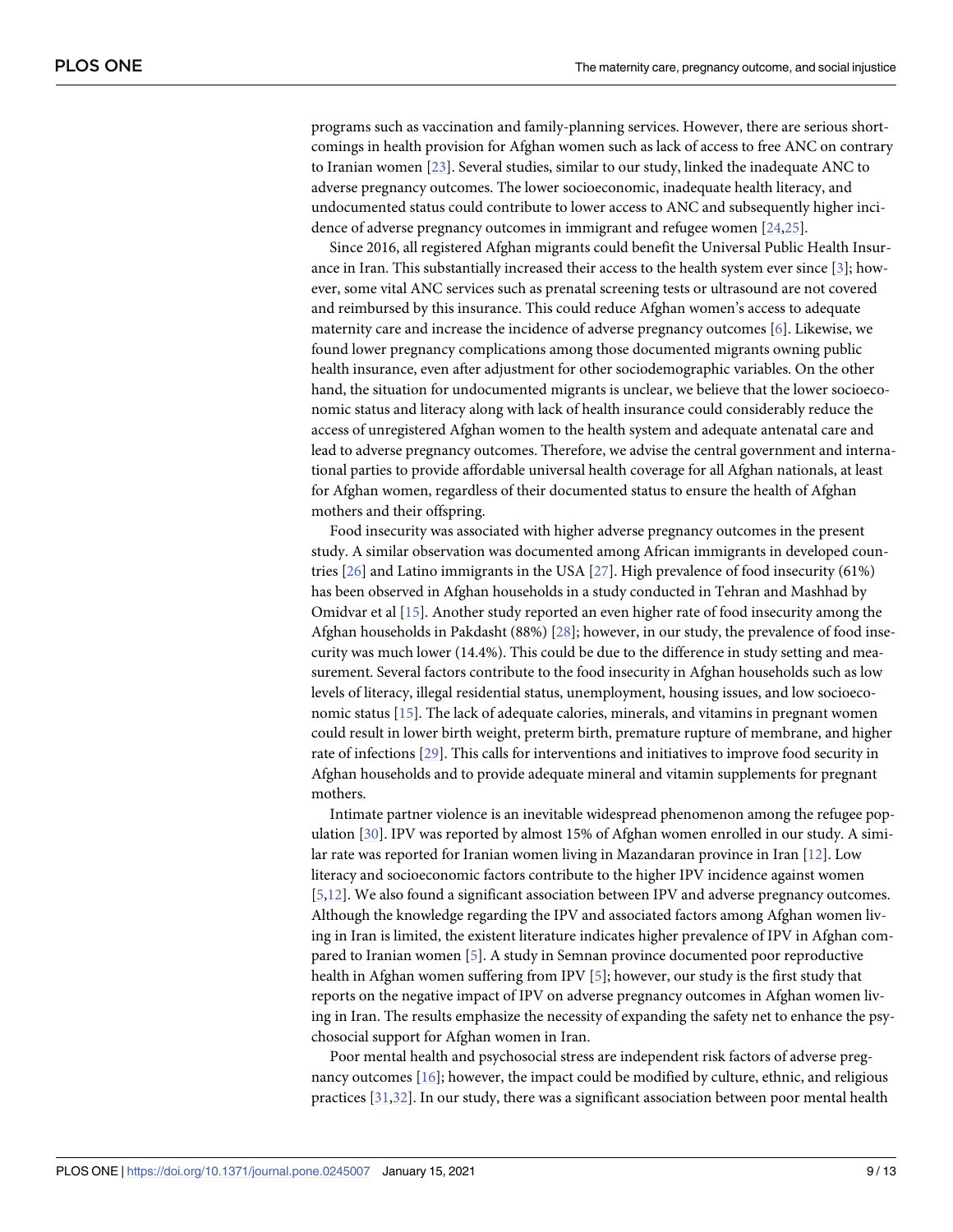<span id="page-9-0"></span>and adverse pregnancy outcomes. The feeling of discrimination, abandonment, and isolation along with employment and financial issues cause enormous psychosocial distress and could impair the physical and mental integrity and lead to mental illnesses such as anxiety and depression [[33](#page-12-0)]. Besides, the studies have shown increased vulnerability in female refugees and immigrants, particularly those at the young ages [\[34,35\]](#page-12-0). The negative impact of poor mental health could more evident in pregnant women who may already be overwhelmed with the psychological burden of maternity care [[17](#page-11-0)]. This highlights the importance of psychological counseling in maternity care.

# **Limitation**

Although this is the first study that reports the prevalence, associated factors, and the impact of food insecurity, poor mental health, and intimate partner violence on pregnancy outcomes in Afghan women living in Iran, there were some shortcomings should be considered in interpreting the results and implementing future studies. First, since the main objectives of this survey were to explore the barriers toward adequate ANC in Afghan women living in Iran [[6,8\]](#page-10-0), we were not able to use standard questionnaires to collect the data on intimate partner violence, poor mental health, housing issues, and food security due to limited resources and time; instead, we included some key short questions asking about intimate partner violence "have you ever been physically, emotionally, or sexually abused during the recent pregnancy?", poor mental health "feeling down, depressed, or hopeless within last year", housing issues "housing issues in the last year", and food insecurity "missing a meal, while hungry, due to not enough food/no money to buy during last month" to account for such shortcomings. Second, we sampled the women who visit the community health centers to receive ANC in an urban setting and the results cannot be extrapolated to the suburb and rural Afghan population. This could also be one of the reasons for lower rates of some indicators such as IPV or food insecurity in our study. Future studies should account for such discrepancies in sociodemographic factors between urban and rural populations.

# **Conclusion**

To our knowledge, this is the first study that explored the prevalence and associated factors of adverse pregnancy outcomes and the impact of intimate partner violence, food insecurity, poor mental health on pregnancy outcomes among Afghan women in Iran. The results showed higher prevalence of adverse pregnancy outcomes in Afghan compared to Iranian women. The low literacy and socioeconomic status, unemployment, illegal status, and lack of health insurance were some of the important indicators of adverse pregnancy outcomes in Afghan women. Food insecurity, poor mental health, IPV, and poor ANC were significantly associated with higher incidence of pregnancy complications in Afghan women. Enhancing the psychosocial support and empowering Afghan women through expanding the social network and safety net should be a priority for the central government and international parties. Psychological counseling should be incorporated into routine maternity care for Afghan refugees. Access to free antenatal care is a right for all Afghan women and it should be facilitated by universal health insurance for all Afghans regardless of their legal status.

# **Supporting information**

**S1 [File.](http://www.plosone.org/article/fetchSingleRepresentation.action?uri=info:doi/10.1371/journal.pone.0245007.s001)** (DOCX)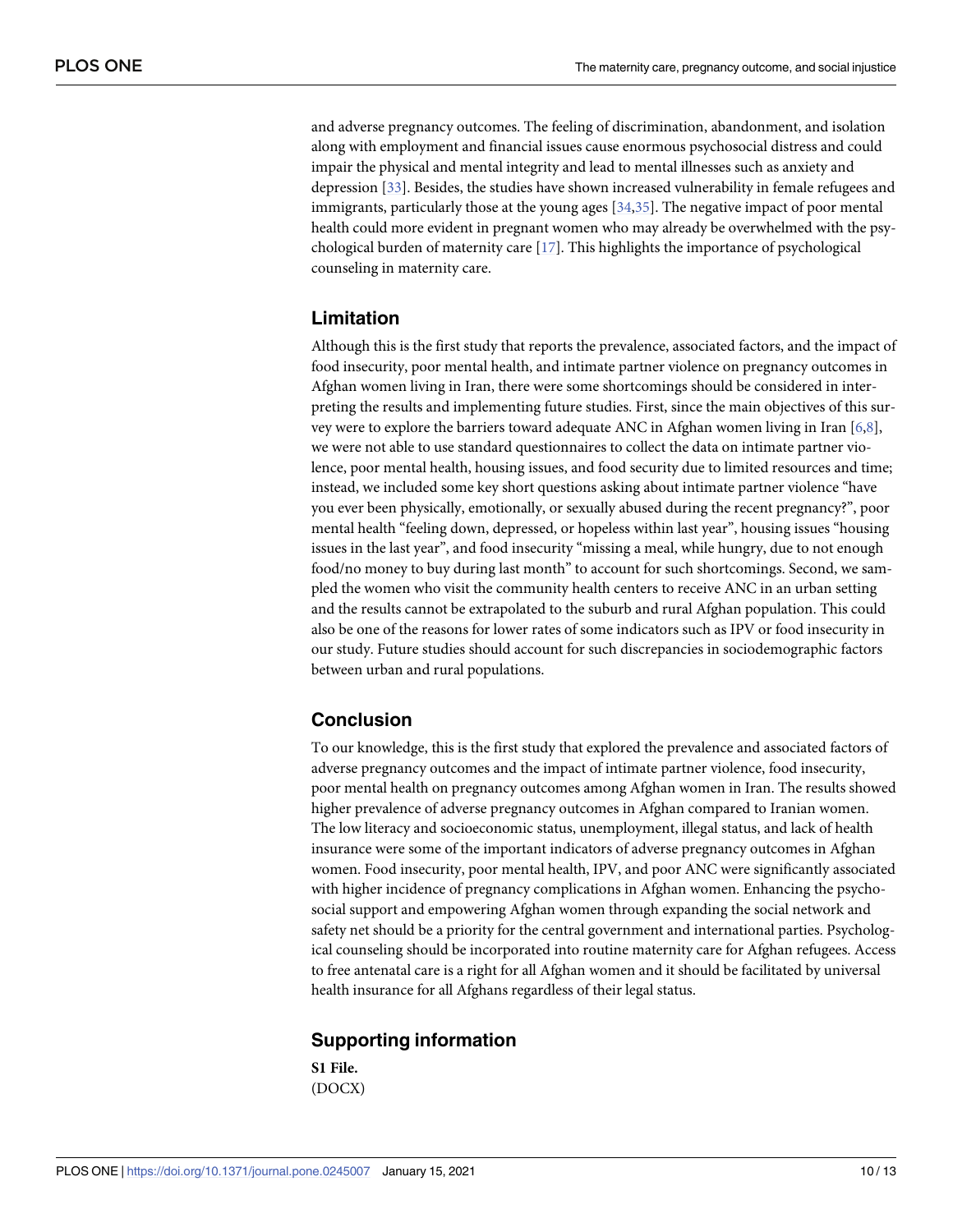### <span id="page-10-0"></span>**Acknowledgments**

We would like to thank our distinguished colleagues at Tehran University of Medical Science, whose precious efforts helped us to a great extent in implementing this study.

# **Author Contributions**

**Conceptualization:** Omid Dadras, Masahiro Kihara, Masako Ono-Kihara, Seyedahmad Seyedalinaghi.

**Data curation:** Omid Dadras, Masako Ono-Kihara.

**Formal analysis:** Omid Dadras, Masahiro Kihara, Masako Ono-Kihara, Fateme Dadras.

**Investigation:** Fateme Dadras.

**Methodology:** Omid Dadras, Seyedahmad Seyedalinaghi, Fateme Dadras.

**Resources:** Fateme Dadras.

**Software:** Seyedahmad Seyedalinaghi.

**Supervision:** Omid Dadras, Takeo Nakayama, Masahiro Kihara, Masako Ono-Kihara.

**Validation:** Omid Dadras, Takeo Nakayama.

**Writing – original draft:** Omid Dadras, Takeo Nakayama, Masahiro Kihara, Seyedahmad Seyedalinaghi, Fateme Dadras.

**Writing – review & editing:** Omid Dadras.

#### **References**

- **[1](#page-1-0).** UNHCR. Islamic Republic of Iran, Solutions Strategy for Afghan Refugees UNHCR. 2014a.
- **[2](#page-1-0).** Abbasi-Shavazi M. Return to Afghanistan? A study of Afghans living in Mashhad, Islamic Republic of Iran. Afghanistan Research and Evaluation Unit; 2005.
- **[3](#page-1-0).** Hosseini Divkolaye NS, Burkle FM Jr. The Enduring Health Challenges of Afghan Immigrants and Refugees in Iran: A Systematic Review. PLoS Curr. 2017; 9:ecurrents.dis.449 b4c549951e359363a90a7f4cf8fc4. [https://doi.org/10.1371/currents.dis.](https://doi.org/10.1371/currents.dis.449b4c549951e359363a90a7f4cf8fc4) [449b4c549951e359363a90a7f4cf8fc4](https://doi.org/10.1371/currents.dis.449b4c549951e359363a90a7f4cf8fc4) PMID: [28856065](http://www.ncbi.nlm.nih.gov/pubmed/28856065)
- **[4](#page-1-0).** IOM. International Migration Report. United Nations; 2018.
- **[5](#page-1-0).** Delkhosh M, Merghati Khoei E, Ardalan A, Rahimi Foroushani A, Gharavi MB. Prevalence of intimate partner violence and reproductive health outcomes among Afghan refugee women in Iran. Health Care for Women International. 2019; 40(2):213–37. <https://doi.org/10.1080/07399332.2018.1529766> PMID: [30570439](http://www.ncbi.nlm.nih.gov/pubmed/30570439)
- **[6](#page-1-0).** Dadras O, Taghizade Z, Dadras F, Alizade L, Seyedalinaghi S, Ono-Kihara M, et al. "It is good, but I can't afford it . . ." potential barriers to adequate prenatal care among Afghan women in Iran: a qualitative study in South Tehran. BMC Pregnancy and Childbirth. 2020; 20(1):274. [https://doi.org/10.1186/](https://doi.org/10.1186/s12884-020-02969-x) [s12884-020-02969-x](https://doi.org/10.1186/s12884-020-02969-x) PMID: [32375696](http://www.ncbi.nlm.nih.gov/pubmed/32375696)
- **[7](#page-1-0).** Otoukesh S, Mojtahedzadeh M, Sherzai D, Behazin A, Bazargan-Hejazi S, Bazargan M. A retrospective study of demographic parameters and major health referrals among Afghan refugees in Iran. Int J Equity Health. 2012; 11:82. <https://doi.org/10.1186/1475-9276-11-82> PMID: [23256618](http://www.ncbi.nlm.nih.gov/pubmed/23256618)
- **[8](#page-1-0).** Dadras O, Dadras F, Taghizade Z, Seyedalinaghi S, Ono-Kihara M, Kihara M, et al. Barriers and associated factors for adequate antenatal care among Afghan women in Iran; findings from a communitybased survey. BMC Pregnancy and Childbirth. 2020; 20(1):427. [https://doi.org/10.1186/s12884-020-](https://doi.org/10.1186/s12884-020-03121-5) [03121-5](https://doi.org/10.1186/s12884-020-03121-5) PMID: [32723332](http://www.ncbi.nlm.nih.gov/pubmed/32723332)
- **9.** Small R, Yelland J, Lumley J, Brown S, Liamputtong P. Immigrant Women's Views About Care During Labor and Birth: An Australian Study of Vietnamese, Turkish, and Filipino Women. Birth. 2002; 29 (4):266–77. <https://doi.org/10.1046/j.1523-536x.2002.00201.x> PMID: [12431266](http://www.ncbi.nlm.nih.gov/pubmed/12431266)
- **[10](#page-1-0).** Higginbottom GMA, Morgan M, Alexandre M, Chiu Y, Forgeron J, Kocay D, et al. Immigrant women's experiences of maternity-care services in Canada: a systematic review using a narrative synthesis. Systematic Reviews. 2015; 4(1):13. <https://doi.org/10.1186/2046-4053-4-13> PMID: [26187687](http://www.ncbi.nlm.nih.gov/pubmed/26187687)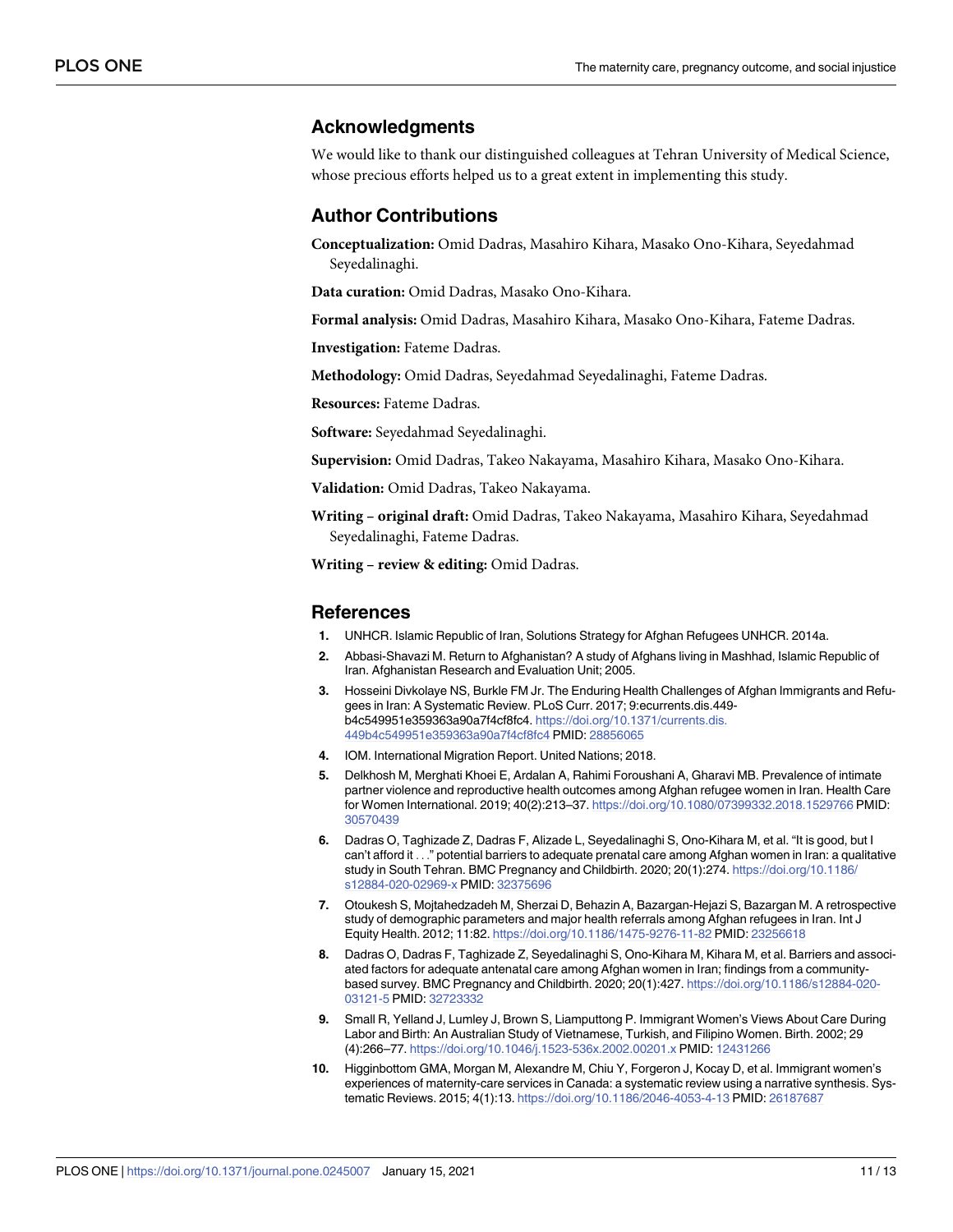- <span id="page-11-0"></span>**[11](#page-1-0).** Mohammadi S, Carlbom A, Taheripanah R, Essén B. Experiences of inequitable care among Afghan mothers surviving near-miss morbidity in Tehran, Iran: a qualitative interview study. International Journal for Equity in Health. 2017; 16(1):121. <https://doi.org/10.1186/s12939-017-0617-8> PMID: [28687082](http://www.ncbi.nlm.nih.gov/pubmed/28687082)
- **[12](#page-1-0).** Abdollahi F, Abhari FR, Delavar MA, Charati JY. Physical violence against pregnant women by an intimate partner, and adverse pregnancy outcomes in Mazandaran Province, Iran. J Family Community Med. 2015; 22(1):13–8. <https://doi.org/10.4103/2230-8229.149577> PMID: [25657606](http://www.ncbi.nlm.nih.gov/pubmed/25657606)
- **[13](#page-2-0).** Ivers LC, Cullen KA. Food insecurity: special considerations for women. The American Journal of Clinical Nutrition. 2011; 94(6):1740S–4S. <https://doi.org/10.3945/ajcn.111.012617> PMID: [22089447](http://www.ncbi.nlm.nih.gov/pubmed/22089447)
- **[14](#page-2-0).** Food Insecurity And Health Outcomes. Health Affairs. 2015; 34(11):1830–9. [https://doi.org/10.1377/](https://doi.org/10.1377/hlthaff.2015.0645) [hlthaff.2015.0645](https://doi.org/10.1377/hlthaff.2015.0645) PMID: [26526240](http://www.ncbi.nlm.nih.gov/pubmed/26526240)
- **[15](#page-2-0).** Omidvar N, Ghazi-Tabatabie M, Sadeghi R, Mohammadi F, Abbasi-Shavazi MJ. Food insecurity and its sociodemographic correlates among Afghan immigrants in Iran. J Health Popul Nutr. 2013; 31(3):356– 66. <https://doi.org/10.3329/jhpn.v31i3.16828> PMID: [24288950](http://www.ncbi.nlm.nih.gov/pubmed/24288950)
- **[16](#page-2-0).** Hobel C, Culhane J. Role of Psychosocial and Nutritional Stress on Poor Pregnancy Outcome. The Journal of Nutrition. 2003; 133(5):1709S–17S. <https://doi.org/10.1093/jn/133.5.1709S> PMID: [12730488](http://www.ncbi.nlm.nih.gov/pubmed/12730488)
- **[17](#page-2-0).** Witt WP, Wisk LE, Cheng ER, Hampton JM, Hagen EW. Preconception Mental Health Predicts Pregnancy Complications and Adverse Birth Outcomes: A National Population-Based Study. Maternal and Child Health Journal. 2012; 16(7):1525–41. <https://doi.org/10.1007/s10995-011-0916-4> PMID: [22124801](http://www.ncbi.nlm.nih.gov/pubmed/22124801)
- **[18](#page-3-0).** Laditka SB, Laditka JN, Mastanduno MP, Lauria MR, Foster TC. Potentially avoidable maternity complications: an indicator of access to prenatal and primary care during pregnancy. Women Health. 2005; 41 (3):1–26. [https://doi.org/10.1300/J013v41n03\\_01](https://doi.org/10.1300/J013v41n03%5F01) PMID: [15970573](http://www.ncbi.nlm.nih.gov/pubmed/15970573)
- **[19](#page-7-0).** Tavakolipour S, Beigi M, Nekuei N, Shafiei F. The Prevalence of Pregnancy Hypertensive Disorders and Their Related Factors in the Second and Third Level Hospitals Affiliated to Isfahan University of Medical Sciences, Isfahan, Iran. Journal of Midwifery and Reproductive Health. 2019; 7(3):1726–31.
- **20.** Kharaghani R, Cheraghi Z, Okhovat Esfahani B, Mohammadian Z, Nooreldinc RS. Prevalence of Preeclampsia and Eclampsia in Iran. Arch Iran Med. 2016; 19(1):64–71. <https://doi.org/0161901/AIM.0012> PMID: [26702751](http://www.ncbi.nlm.nih.gov/pubmed/26702751)
- **[21](#page-7-0).** Sharifi N, Khazaeian S, Pakzad R, Fathnezhad Kazemi A, Chehreh H. Investigating the Prevalence of Preterm Birth in Iranian Population: A Systematic Review and Meta-Analysis. J Caring Sci. 2017; 6 (4):371–80. <https://doi.org/10.15171/jcs.2017.035> PMID: [29302576](http://www.ncbi.nlm.nih.gov/pubmed/29302576)
- **[22](#page-7-0).** IUNHCR. UNHCR Global Appeal 2011 Update: United Nations High Commissioner for Refugees (UNHCR); 2011b [Available from: [http://www.unhcr.org/4cd96d099.html.](http://www.unhcr.org/4cd96d099.html)
- **[23](#page-8-0).** Tober DM, Taghdisi MH, Jalali M. "Fewer children, better life" or "as many as God wants"? Family planning among low-income Iranian and Afghan refugee families in Isfahan, Iran. Med Anthropol Q. 2006; 20(1):50–71. <https://doi.org/10.1525/maq.2006.20.1.50> PMID: [16612993](http://www.ncbi.nlm.nih.gov/pubmed/16612993)
- **[24](#page-8-0).** Reed MM, Westfall JM, Bublitz C, Battaglia C, Fickenscher A. Birth outcomes in Colorado's undocumented immigrant population. BMC Public Health. 2005; 5(1):100. [https://doi.org/10.1186/1471-2458-](https://doi.org/10.1186/1471-2458-5-100) [5-100](https://doi.org/10.1186/1471-2458-5-100) PMID: [16202159](http://www.ncbi.nlm.nih.gov/pubmed/16202159)
- **[25](#page-8-0).** Korinek K, Smith KR. Prenatal care among immigrant and racial-ethnic minority women in a new immigrant destination: Exploring the impact of immigrant legal status. Social Science & Medicine. 2011; 72 (10):1695–703.
- **[26](#page-8-0).** Lindsay KL, Gibney ER, McAuliffe FM. Maternal nutrition among women from Sub-Saharan Africa, with a focus on Nigeria, and potential implications for pregnancy outcomes among immigrant populations in developed countries. Journal of Human Nutrition and Dietetics. 2012; 25(6):534–46. [https://doi.org/10.](https://doi.org/10.1111/j.1365-277X.2012.01253.x) [1111/j.1365-277X.2012.01253.x](https://doi.org/10.1111/j.1365-277X.2012.01253.x) PMID: [22594552](http://www.ncbi.nlm.nih.gov/pubmed/22594552)
- **[27](#page-8-0).** Sano Y, Garasky S, Greder KA, Cook CC, Browder DE. Understanding Food Insecurity Among Latino Immigrant Families in Rural America. Journal of Family and Economic Issues. 2011; 32(1):111–23.
- **[28](#page-8-0).** Abdollahi M, Abdollahi Z, Sheikholeslam R, Kalantari N, Kavehi Z, Neyestani TR. High occurrence of food insecurity among urban Afghan refugees in Pakdasht, Iran 2008: a cross-sectional study. Ecol Food Nutr. 2015; 54(3):187–99. <https://doi.org/10.1080/03670244.2013.834819> PMID: [25574705](http://www.ncbi.nlm.nih.gov/pubmed/25574705)
- **[29](#page-8-0).** Laraia BA, Siega-Riz AM, Gundersen C. Household Food Insecurity Is Associated with Self-Reported Pregravid Weight Status, Gestational Weight Gain, and Pregnancy Complications. Journal of the American Dietetic Association. 2010; 110(5):692–701. <https://doi.org/10.1016/j.jada.2010.02.014> PMID: [20430130](http://www.ncbi.nlm.nih.gov/pubmed/20430130)
- **[30](#page-8-0).** Garcia-Moreno C, Jansen HA, Ellsberg M, Heise L, Watts CH. Prevalence of intimate partner violence: findings from the WHO multi-country study on women's health and domestic violence. Lancet. 2006; 368(9543):1260–9. [https://doi.org/10.1016/S0140-6736\(06\)69523-8](https://doi.org/10.1016/S0140-6736%2806%2969523-8) PMID: [17027732](http://www.ncbi.nlm.nih.gov/pubmed/17027732)